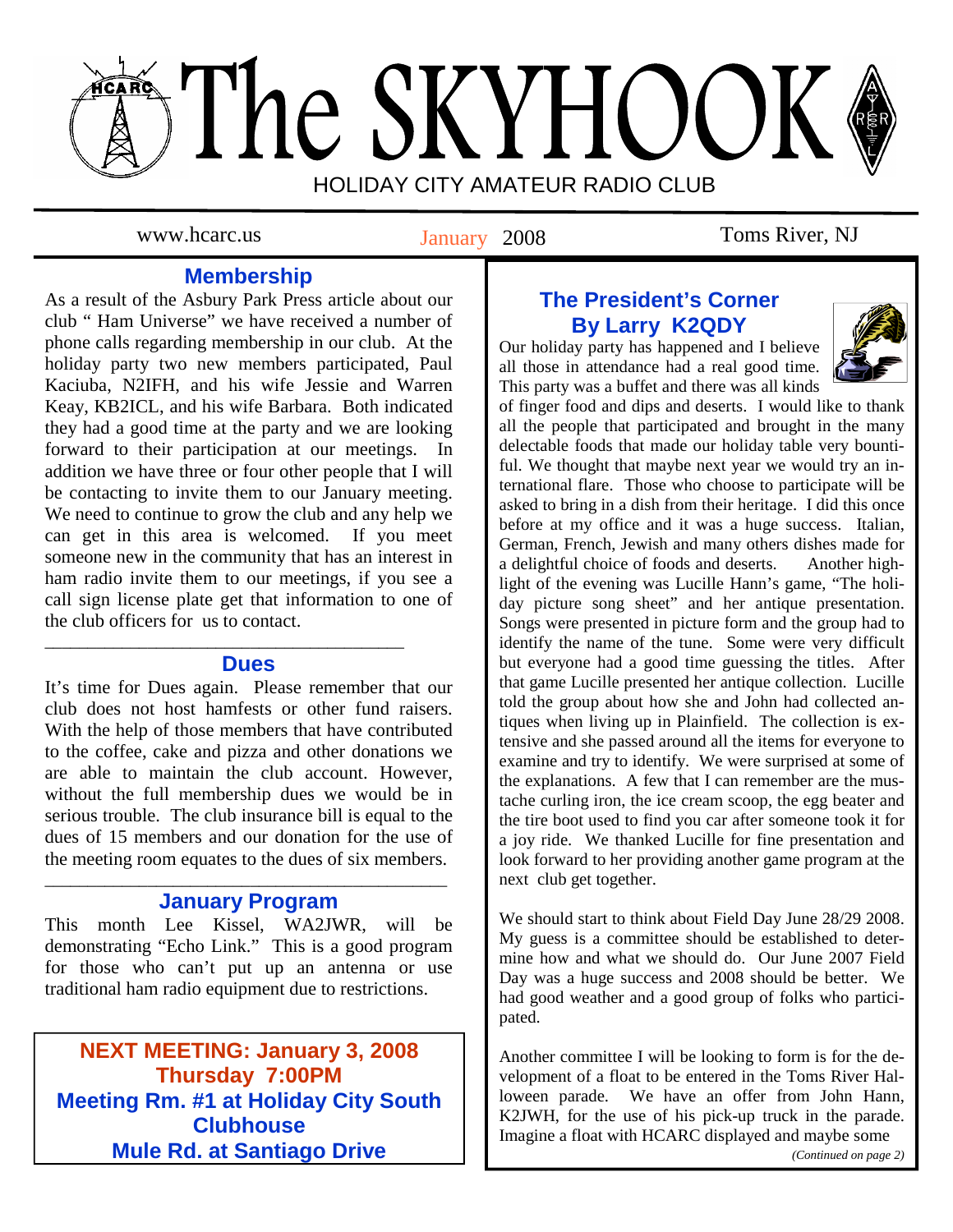#### *(Continued from page 1)*

CW or SSB emanating from a speaker system.

I am also thinking about a ladies auxiliary to the club. At the holiday party the suggestion was made and perhaps we need to think about the benefits. The ladies could help with the refreshments at our meetings and with setting up our luncheons or anything else they might feel is something they could accomplish.

Well that's all for this month and I look forward to seeing you at the January 3rd meeting and I wish you all a Happy and Healthy New Year. Imagine 2008!

73

Larry K2QDY \_\_\_\_\_\_\_\_\_\_\_\_\_\_\_\_\_\_\_\_\_\_\_\_\_\_\_\_\_\_\_\_\_\_\_\_\_\_\_\_\_\_\_\_\_\_\_\_\_

## **Birthdays and Anniversaries**

Happy Birthday to all:

- 01/17 John Calise (W2LKS)
- 01/17 Millie Gietter
- 01/17 Murray Goldberg (KD2IN)
- 01/26 Lee Kissel (WA2JWR)
- 01/26 Jane Lee
- 01/18 Ed Picciuti (W1EAP)
- 01/18 Dan Repetti (NT1C) How about Coincidence??

Happy Anniversary to all:

01/21 John and Elizabeth Calise (W2LKS)

## **Holiday City ARC Diner Luncheons**

\_\_\_\_\_\_\_\_\_\_\_\_\_\_\_\_\_\_\_\_\_\_\_\_\_\_\_\_\_\_\_\_\_\_\_\_\_\_\_\_\_\_\_\_\_\_\_\_\_

The January lunch get-togethers will be the 14th and the 28th of the month. Luncheon items can be selected from a lunch menu special or by ordering separate items from the menu.

## **Murray Goldberg, KD2IN, Receives An Appreciation Plaque**

\_\_\_\_\_\_\_\_\_\_\_\_\_\_\_\_\_\_\_\_\_\_\_\_\_\_\_\_\_\_\_\_\_\_\_\_\_\_\_\_\_\_\_\_

The reason a club stays in tact for many years is mainly due to the dedication of its members. At our holiday party, December 6<sup>th</sup>, Murray Goldberg, KD2IN, was presented a plaque for his many years of untiring work on behalf of the club. Murray was a past President,

Vice President, Executive Board member and Editor of the club news letter the "Skyhook." Murray also took care of membership, inventorying and purchasing supplies for the club's refreshments and many other jobs. His efforts will be missed but he has truly earned his new retirement. We hope Murray will continue to be an active participant in the club and at club functions.

#### *Our VE Crew*

 John W2LKS, Murray KD2IN, Bill AC2F, John K2JWH, Ed W1EAP, Larry K2QDY, Jamie W2QO, John KQ4WR, Jack KC2FS, Stan KB2PD.

### **CLUB COMMITTEES**

*Refreshments:* Ray KC2GNK, John K2JWH  *www.hcarc.us Webmaster*: Steve N2WLH, Kevin W2FA *Publicity:* Ed W1EAP *Programs:* Bob KC2QMZ *Sunshine*: David WA2DJN *Event Food Committee*: Grace-Marie (K2QDY) *Field Day*: Larry K2QDY *VE Sessions*: Bill AC2F, Larry K2QDY plus the 'crew' *Skyhook*: Larry K2QDY *Funds Raising*: Irv N2BHS *Membership*: Bill AC2F

## HOLIDAY CITY AMATEUR RADIO CLUB Toms River, New Jersey

Web Site www.hcarc.us

President Larry Puccio K2QDY 732-349-2950 Vice President Ed Picciuti W1EAP 732-736-0955 Secretary Norm Smith W2PXE 732-920-5423<br>Treasurer Joe Militano KC2OLA 732-657-7092 Treasurer Joe Militano KC2QLA 732-657-7092 Executive Board Don Smith W2III 732-505-4821 Executive Board Lee Kissel WA2JWR 732-244-6074 Executive Board Bill Haldane AC2F 732-240-7064 Executive Board Ray Lauterbach KC2GKN 732-244-8176 W2HC Trustee Don Smith W2III 732-505-4821

Membership is open to all interested persons. Ham license is not required. Dues are \$20.00 per year, payable Jan. 1st . Members joining during the year will have the dues prorated. Family membership \$10.00

Meetings are held on the first Thursday of every month, at 7:00 pm. Location: Meeting Room #1 in the Holiday City South Clubhouse. Directions: Go to Mule Rd. and to the corner of Santiago Drive. Turn into Santiago Dr., then into the parking lot in front of the pool. Enter bldg. on right.

------------------------------------------ The SKYHOOK is published monthly. Editor and Publisher: Larry Puccio phone: 732-349-2950 E-mail lpuccio1@comcast.net<br>Send all newsletter items to: Larry Puccio 22 Sabinas St. Larry Puccio 22 Sabinas St. Toms River, NJ 08757-6445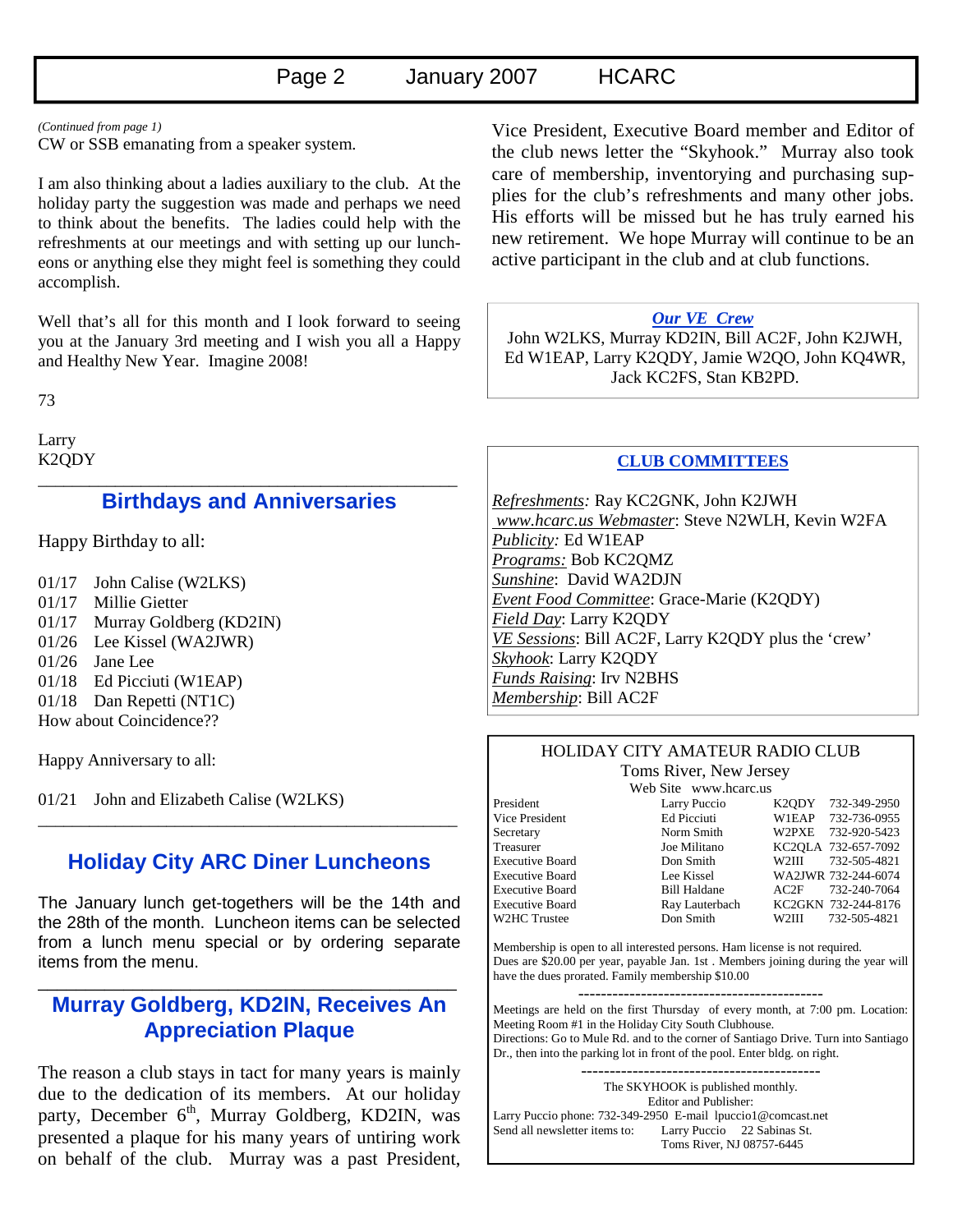#### **Items For Sale of Free**

- 1. (1) Lexmark Ink Jet Printer—Free
- 2. (2) PC based Dial-up Modems—Free
- 3. (1) Hardwired Router—Free
- 4. (1) 6 Pos Coax Antenna Switch—\$35.00
- Contact Dave Ottenberg at (732) 505-5953

#### **DXing for beginners written by Brennen Ernst, KI4PRK, age 13 from Leesburg VA.**

\_\_\_\_\_\_\_\_\_\_\_\_\_\_\_\_\_\_\_\_\_\_\_\_\_\_\_\_\_\_\_\_\_\_\_\_\_\_\_\_\_\_\_\_\_\_

In a just over a year and a half of being a ham, the only thing I've found that I can do for hours on end without getting bored is DXing. I've found that many people claim that DXing is too hard, or that they don't have the equipment, or that QSLing is too expensive.

I have one of the most basic setups a ham can have. Being 13 years old, I certainly don't have money to throw around, nor do I have the experience time in ham radio to be an expert. So how did I end up with 188 countries?

DXing is something that EVERYONE can enjoy. And nobody says that you have to QSL to be a DXer. Many hams I talk to are DXers with over 200 countries but not a single QSL to speak of. DXing is not hard. You simply need too remember these five, simple rules:

Always listen before transmitting:

- 1) Always listen before transmitting
- 2) Always be courteous
- 3) There is always propagation to somewhere
- 4) Know your propagation, at least basically
- 5) Be patient

If you already follow these 5 rules, you have 90% of what you need. For those who don't have unlimited time, a computer can be useful to pick up some DX spots. Some good spot sites are DXwatch.com, or DX summit. Your equipment matters very little for the first 50 to 75 countries. If you are very patient and willing to learn a little technique, you can stick with QRP to a wire for those earlier catches. But the easiest way to go is 100w plain transceiver and a Dipole or a good vertical. There are excellent books out there. Too many to name, but my personal favorites are the DXCC handbook by the ARRL, and "The complete DXer", by W9KNI. Both are available from the ARRL.

While not necessary, an Extra class license helps. On 80, 40, 20, and 15 most of the good DX hangs out below the General class segment. But I worked 75 countries with a General class license, and you can too. 17 and 30 will be your best bands for now, and  $12/10$  when the sunspots come back. And once the sunspot cycle kicks in again, even the techs can work DX on 10M!

I recommend learning CW. CW has a very good signal to noise ratio versus a SSB signal under same conditions. Of course, I have worked VU7RG, 9U9Z, and others running SSB but CW will be your best friend in poor circumstances. SSB works fine and some have achieved Honor roll #1 on SSB, but CW helps a lot.

And even at this point in the cycle, don't forget about the higher bands. Even 10 meters is open to Central America, the Caribbean, and northern South America at some times, at least from the Eastern USA. I have PM5JC in Indonesia confirmed on 15M! So though not as active as 20 or 17, keep an eye on the spotting net while tuning 20 and you may get a nice surprise. 12 and 15 are often open to the pacific when other bands are not, usually in the mid/late afternoon. While I've stated before that your equipment matters little for very casual DXing, I still recommend getting the best antenna you can. Put your Dipole up high, or get a good set of radials for your vertical. For the low bands, Beverages work nice for receive (only), and for 160/80 inverted L's are good for transmitting. Don't abandon digital modes either! PSK31 is a very efficient mode, and with my Dipole at 40 feet I've made it all the way to Ukraine on 3 watts using this mode! And if you do chase awards, DXCC is not the only option. IOTA, SOTA, CQ zones, Worked all Africa (very hard!), or some of the smaller awards are fun too. I enjoy the Canadian awards. And WAC (worked all continents) makes a very nice first award. QSLing can be easy. I won't go into detail about the complicated direct process, but via the buro is cheap and easy if you are willing to wait. And LoTW costs virtually nothing! Not all DX utilize this excellent resource, but some patient DXers have DXCC using only Logbook of the World! And though not accepted for DXCC, eQSL is fun and easy. So next time you hear a DX calling CQ, don't just listen. Join in! It's fun!

73 and hope to hear you on the bands, de Brennen KI4PRK age 13

\_\_\_\_\_\_\_\_\_\_\_\_\_\_\_\_\_\_\_\_\_\_\_\_\_\_\_\_\_\_\_\_\_\_\_\_\_\_\_\_\_\_\_\_

Now you know everything you need to know to work those rare ones. Maybe we should have a contest in the club to see who can work the most DX in a years time. How many have DXCC, WAC or WAS?